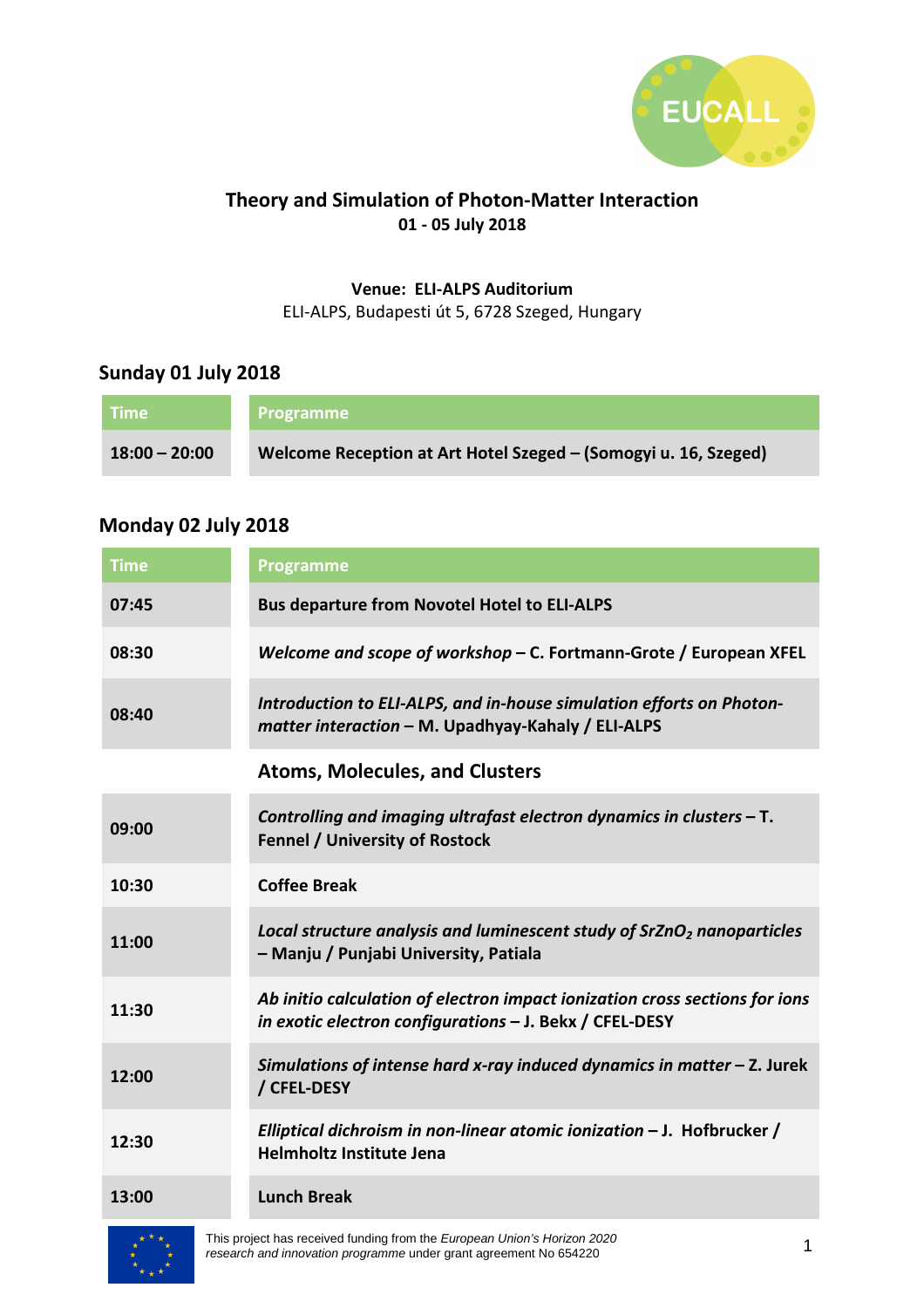

#### **Warm Dense Matter**

| 14:30 | X-ray diagnostics of warm dense matter $-$ R. Redmer / University of<br><b>Rostock</b>                                                                                       |
|-------|------------------------------------------------------------------------------------------------------------------------------------------------------------------------------|
| 16:00 | <b>Coffee Break</b>                                                                                                                                                          |
| 16:30 | Compact High-Brightness X-ray sources for ultrafast probing of<br>explosively driven solid-density materials by Travelling-Wave Thomson-<br>Scattering - K. Steiniger / HZDR |
| 17:00 | X-ray Thomson scattering in non-equilibrium $-$ J. Vorberger / HZDR                                                                                                          |
| 17:30 | PIC Simulation of laser and Ta-Al multilayer interaction - M. Banjafar /<br><b>European XFEL</b>                                                                             |
| 17:50 | Advances at EUCALL RIs – G. Appleby / European XFEL                                                                                                                          |
| 18:10 | <b>End of session</b>                                                                                                                                                        |
| 18:45 | <b>Bus departure from ELI-ALPS to Novotel Hotel</b>                                                                                                                          |

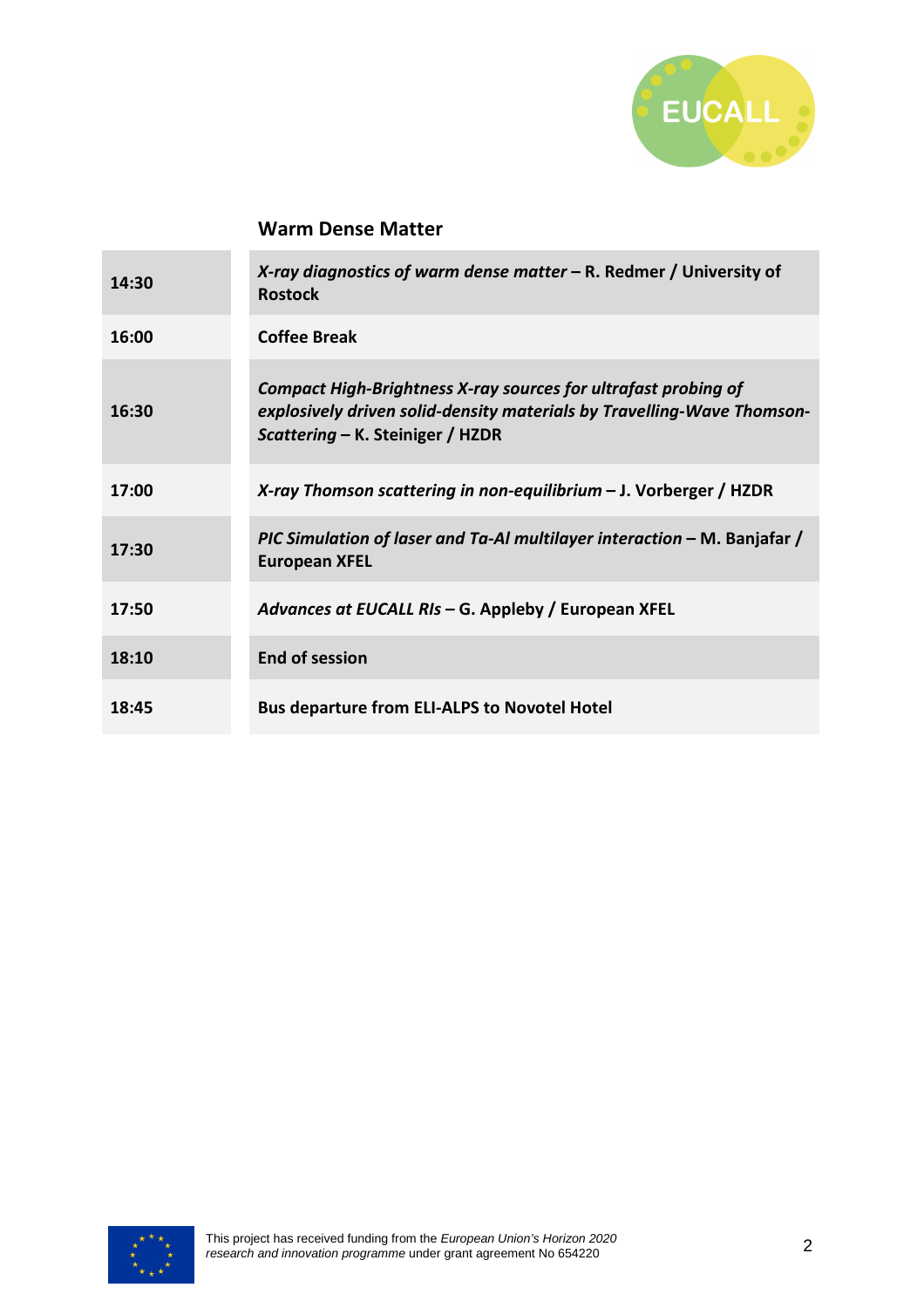

# **Tuesday 03 July 2018**

| <b>Time</b> | <b>Programme</b>                                                                                                 |
|-------------|------------------------------------------------------------------------------------------------------------------|
| 08:15       | <b>Bus departure from Novotel Hotel to ELI-ALPS</b>                                                              |
|             | <b>Nonequilibrium Dynamics I</b>                                                                                 |
| 09:00       | Ultrafast transformations in matter induced by intense<br>X-ray radiation - B. Ziaja-Motyka / CFEL-DESY          |
| 10:30       | <b>Coffee Break</b>                                                                                              |
| 11:00       | Ultrafast fragmentation of $N_2^{2+}$ – M. Krishna / CFEL-DESY                                                   |
| 11:30       | X-ray-induced Thermal And Nonthermal Transitions modelled with a<br>hybrid approach - Z. Li / MPISD              |
| 12:00       | Analysis of interferometry data - T. Vinci / LULI                                                                |
| 12:30       | Rietveld Analysis of Zinc Aluminate - M. Jain / Punjabi University                                               |
| 13:00       | <b>Lunch Break</b>                                                                                               |
|             | <b>Nonequilibrium Dynamics II</b>                                                                                |
| 14:30       | Towards a simulation of ultrafast electron dynamics in correlated<br>systems - M. Bonitz / Kiel University       |
| 16:00       | <b>Coffee Break</b>                                                                                              |
| 16:30       | Study of Ag doped GeSbTe thin films using X-ray photoelectron<br>spectroscopy. - P. Singh / Punjabi University   |
| 17:00       | Perovskite oxides, spin dynamics - J. Jiwuer / ELI-ALPS                                                          |
| 17:30       | <b>Superior Photo-thermionic electron Emission from Illuminated</b><br>Phosphorene Surface - S. Madas / ELI-ALPS |
| 17:50       | SIMEX - C. Fortmann-Grote / European XFEL                                                                        |
| 18:10       | <b>End of session</b>                                                                                            |
| 18:45       | <b>Bus departure from ELI-ALPS to Novotel Hotel</b>                                                              |

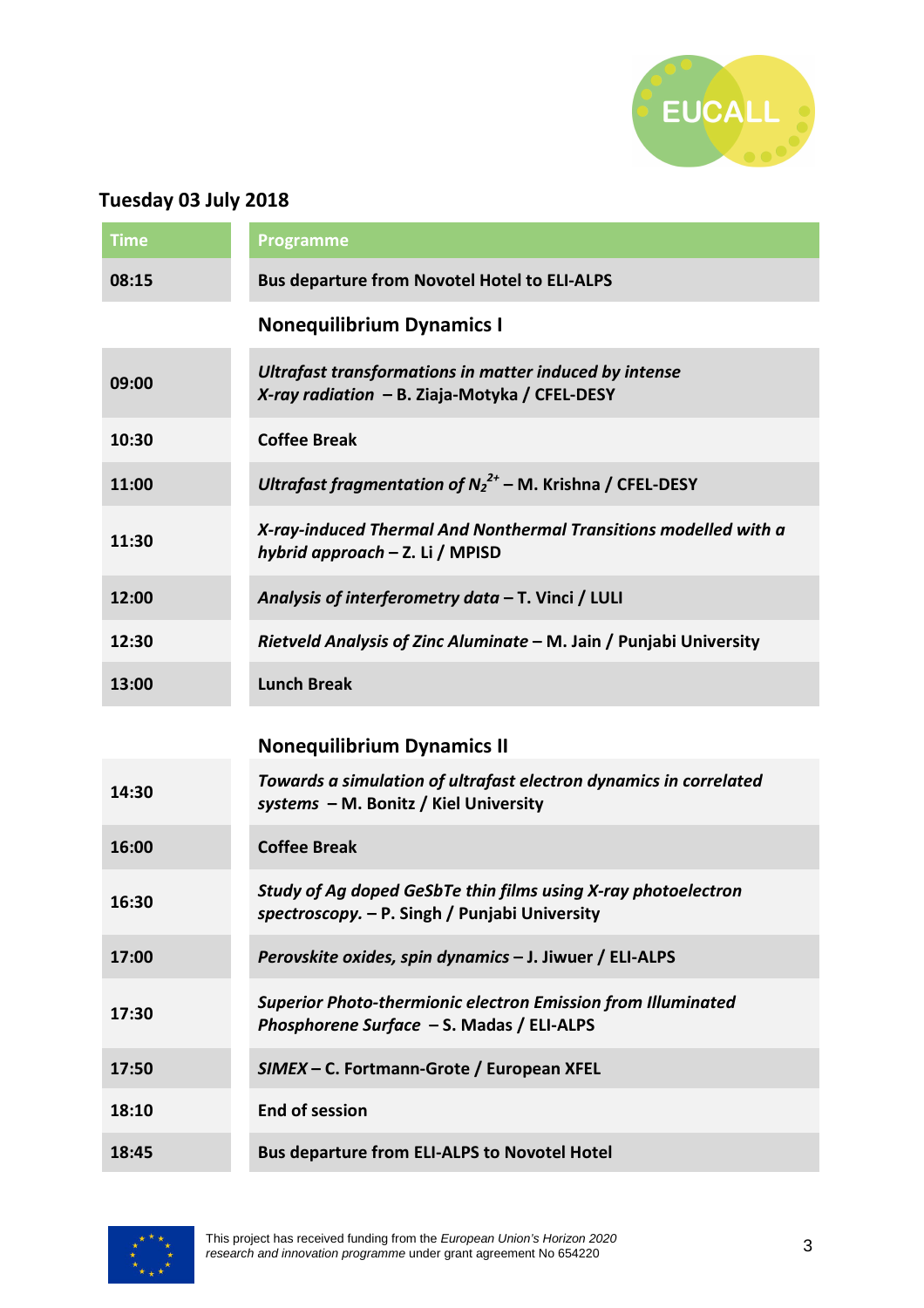

# **Wednesday 04 July 2018**

| <b>Time</b> | <b>Programme</b>                                                                                                                                                   |
|-------------|--------------------------------------------------------------------------------------------------------------------------------------------------------------------|
| 08:15       | <b>Bus departure from Novotel Hotel to ELI-ALPS</b>                                                                                                                |
|             | <b>High Energy Density Matter</b>                                                                                                                                  |
| 09:00       | Attosecond pulse generation and amplification in laser plasmas - A.<br><b>Andreev / ELI-ALPS</b>                                                                   |
| 10:30       | <b>Coffee Break</b>                                                                                                                                                |
| 11:00       | tbc $-$ T. Kluge / HZDR                                                                                                                                            |
| 11:30       | Investigating the influence of the picosecond leading pulse edge on<br>ultra-intense laser heating of solids - M. Garten / HZDR                                    |
| 12:00       | Quasi-phase matching of high-order harmonics using multiple gas jets<br>under loose focusing conditions - M. Dumergue / ELI-ALPS                                   |
| 12:30       | Elliptically polarized high-order harmonics generated in aligned $CO2$<br>molecules - A. Nayak / ELI-ALPS                                                          |
| 13:00       | <b>Lunch Break</b>                                                                                                                                                 |
| 14:30       | <b>Tour of ELI-ALPS facility</b>                                                                                                                                   |
| 16:30       | <b>Bus departure from ELI-ALPS to Novotel Hotel</b>                                                                                                                |
| 17:00       | <b>Free time</b>                                                                                                                                                   |
| 19:00       | Further discussion during workshop dinner at "Roosevelt téri<br>Halászcsárda" Restaurant<br>Address: Roosevelt tér 14, 6720, Szeged<br>www.sotarto-halaszcsarda.hu |
|             |                                                                                                                                                                    |